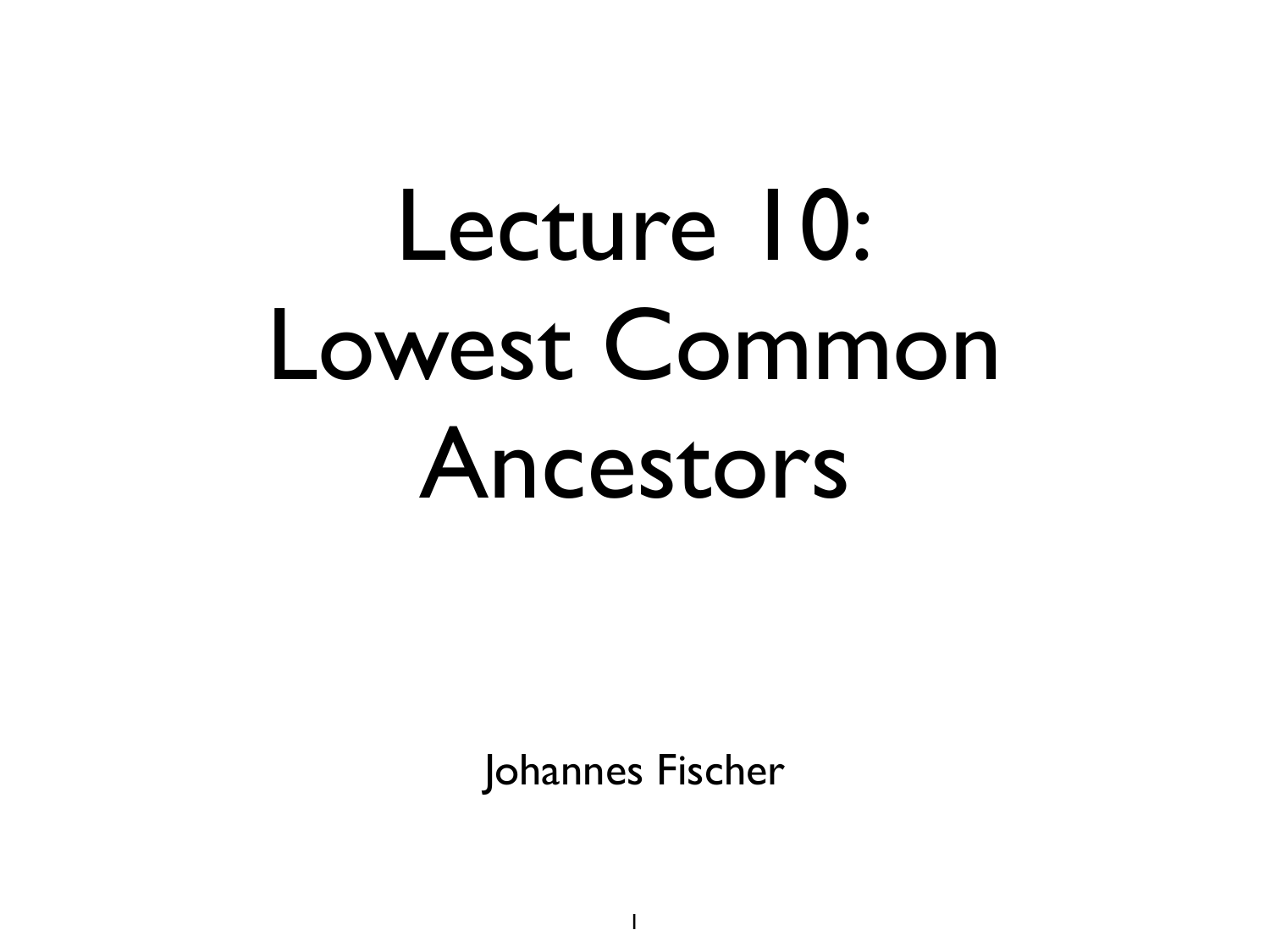### Lowest Common Ancestors

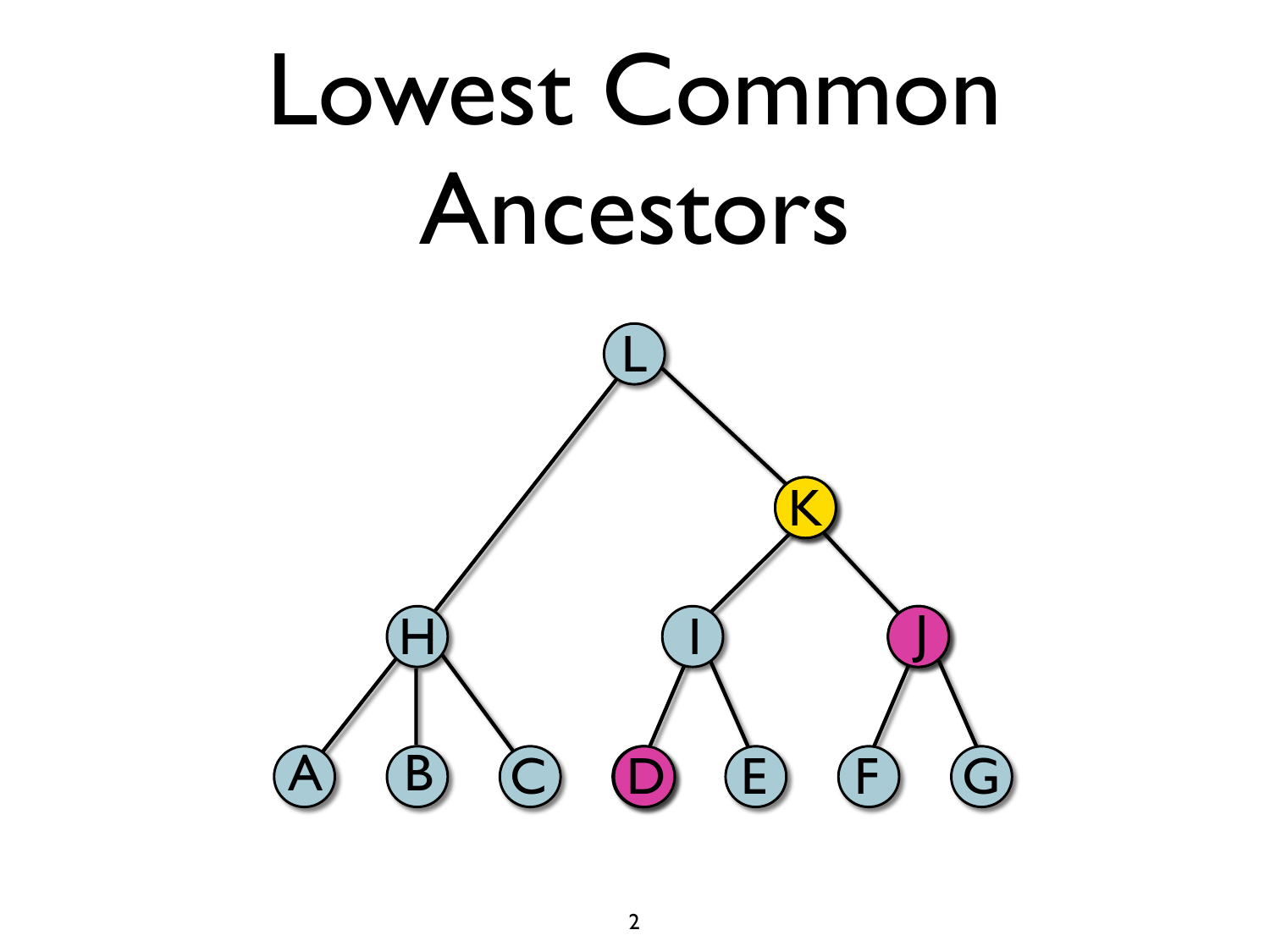## Some Initial Thoughts

• store only tree:

 $\implies$  **O(n)** w.c. query time

• store all Θ(*n*2) answers:

**⇒** *O*(1) query time

- **difficulty**:
	- ‣ *<sup>O</sup>*(1) query time with *O*(*n*) space
	- ‣ lecture "Text Indexing" (SS'12 & SS'13)
	-
- ‣ here: **distributed** data structure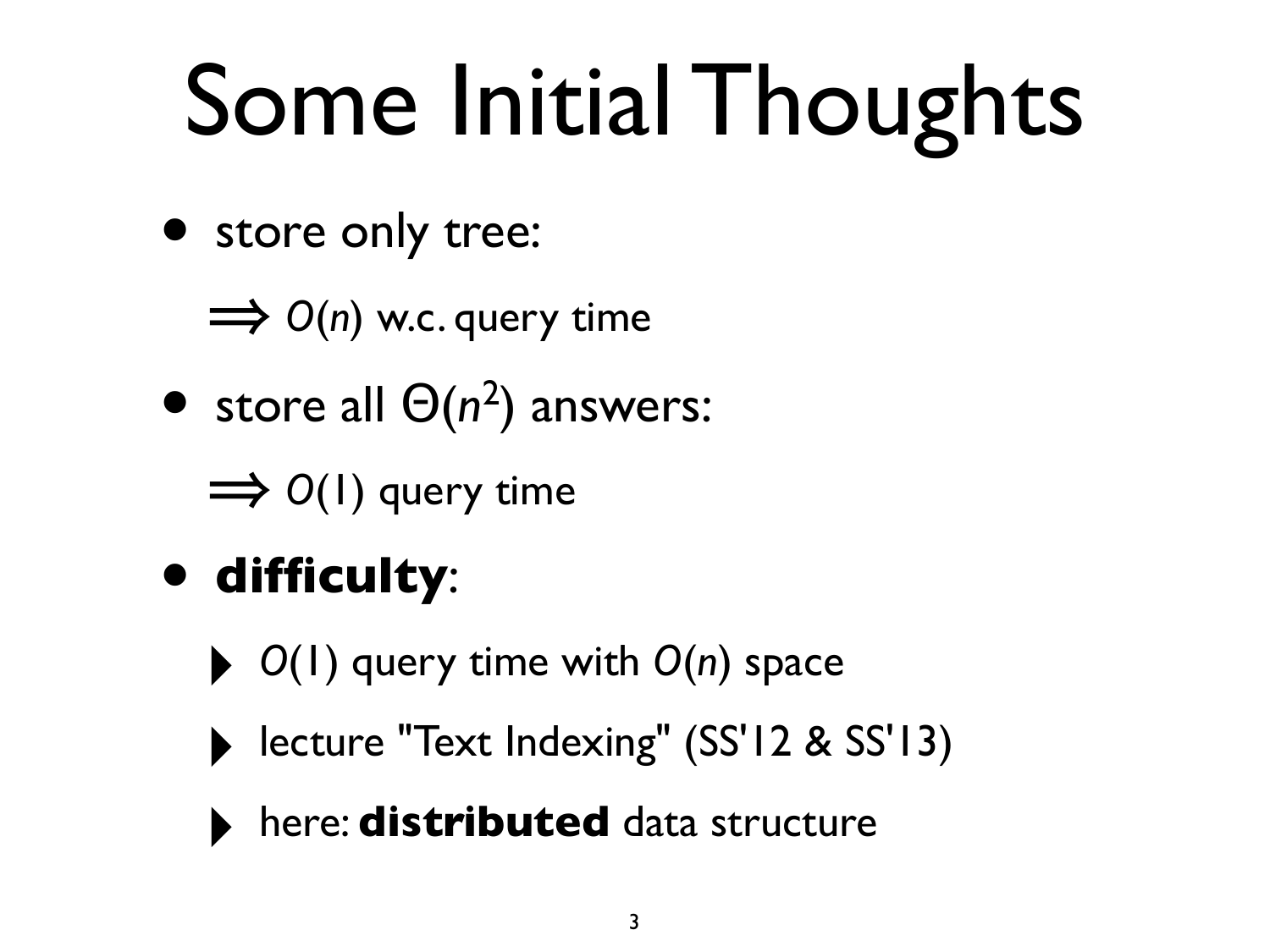## Distributed Data Structures

• no access to **global** data structures

↝ minimize **communication overhead**

- **labeling scheme**:
	- ‣ assign label *l*(*v*) to each node *<sup>v</sup>*
	- $\blacktriangleright$  compute  $I(LCA(x,y))$  from  $I(x)$  and  $I(y)$
- goal:
	- ‣ short labels
		- fast query time  $4\frac{4}{4}$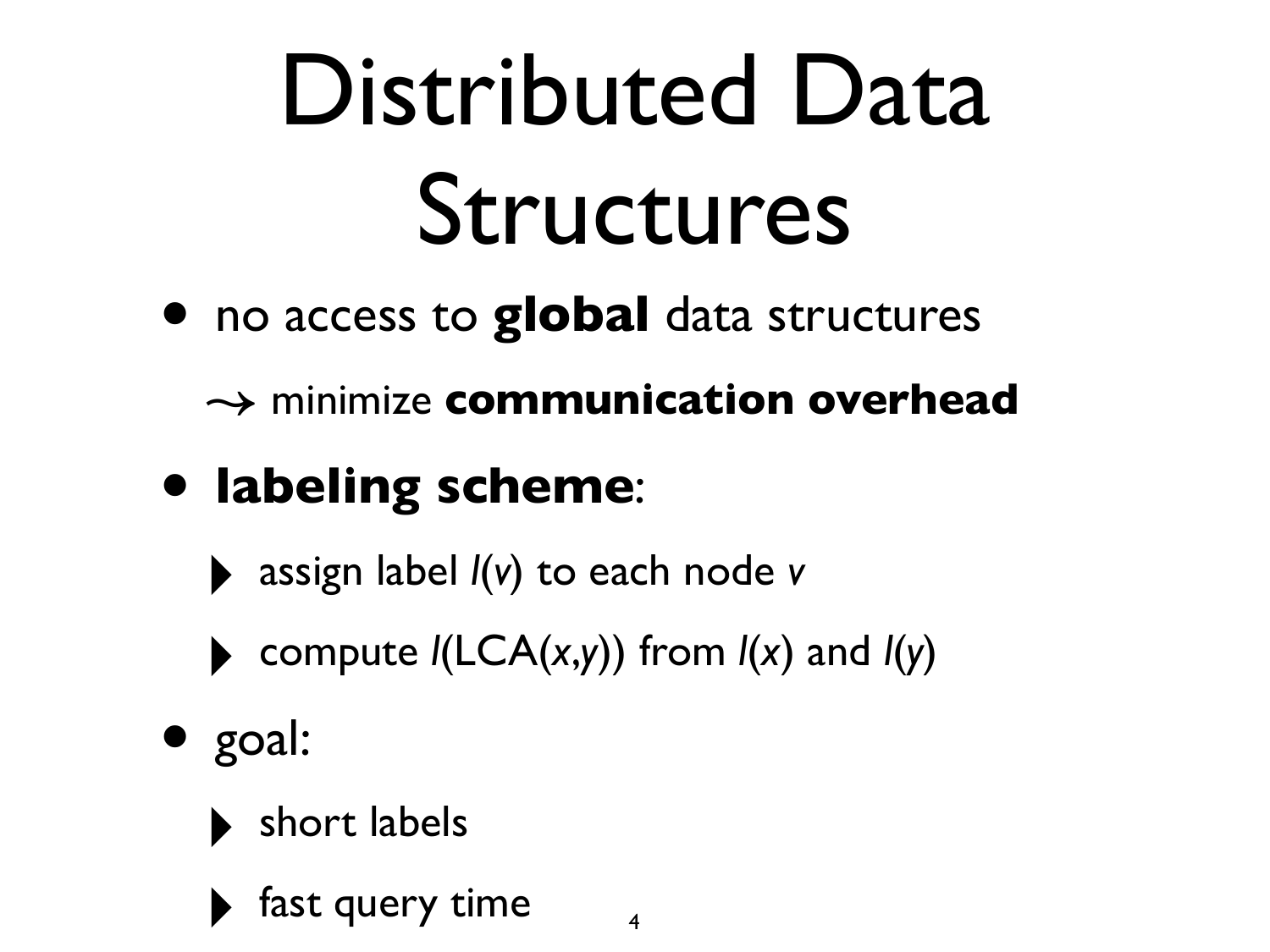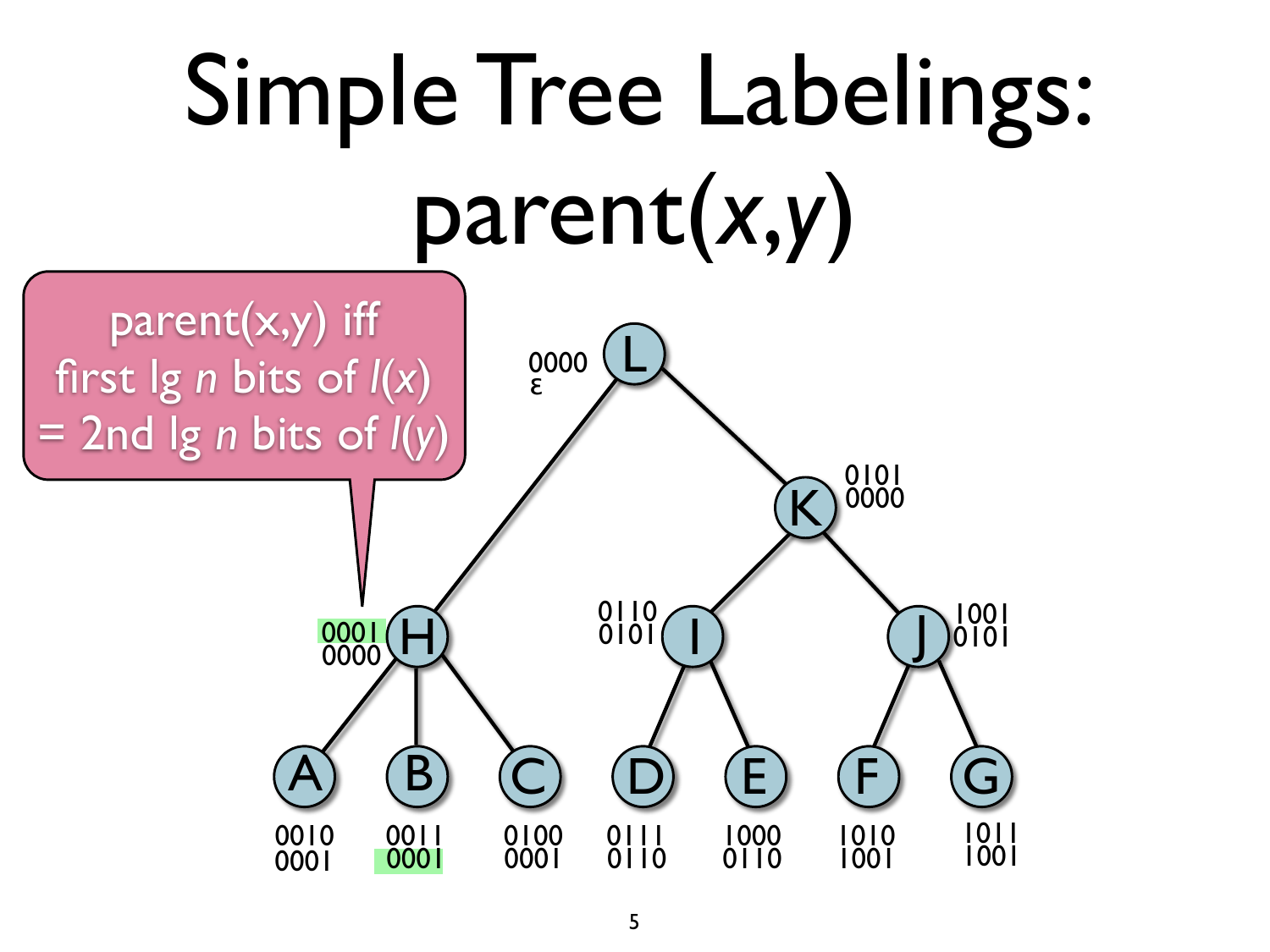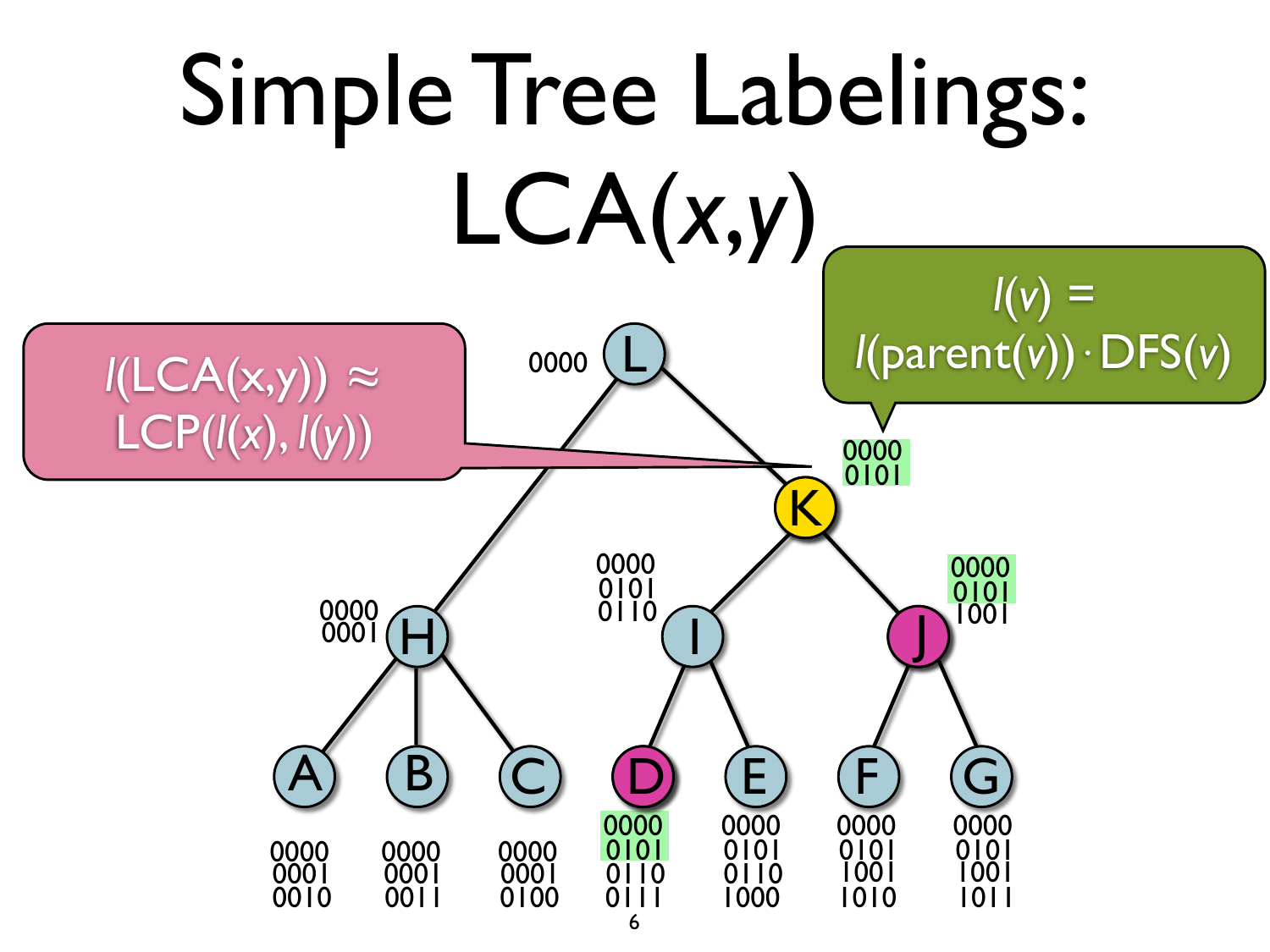# Simple LCA-Labeling

- longest label length:
	- between  $O(|g^2 n)$  and  $O(n |g n)$  bits
	- $\implies$  **cannot even compute LCP in O(1) time**
- in the following:
	- ‣ label length *O*(lg *n*) bits
	- ‣ *<sup>O</sup>*(1) query time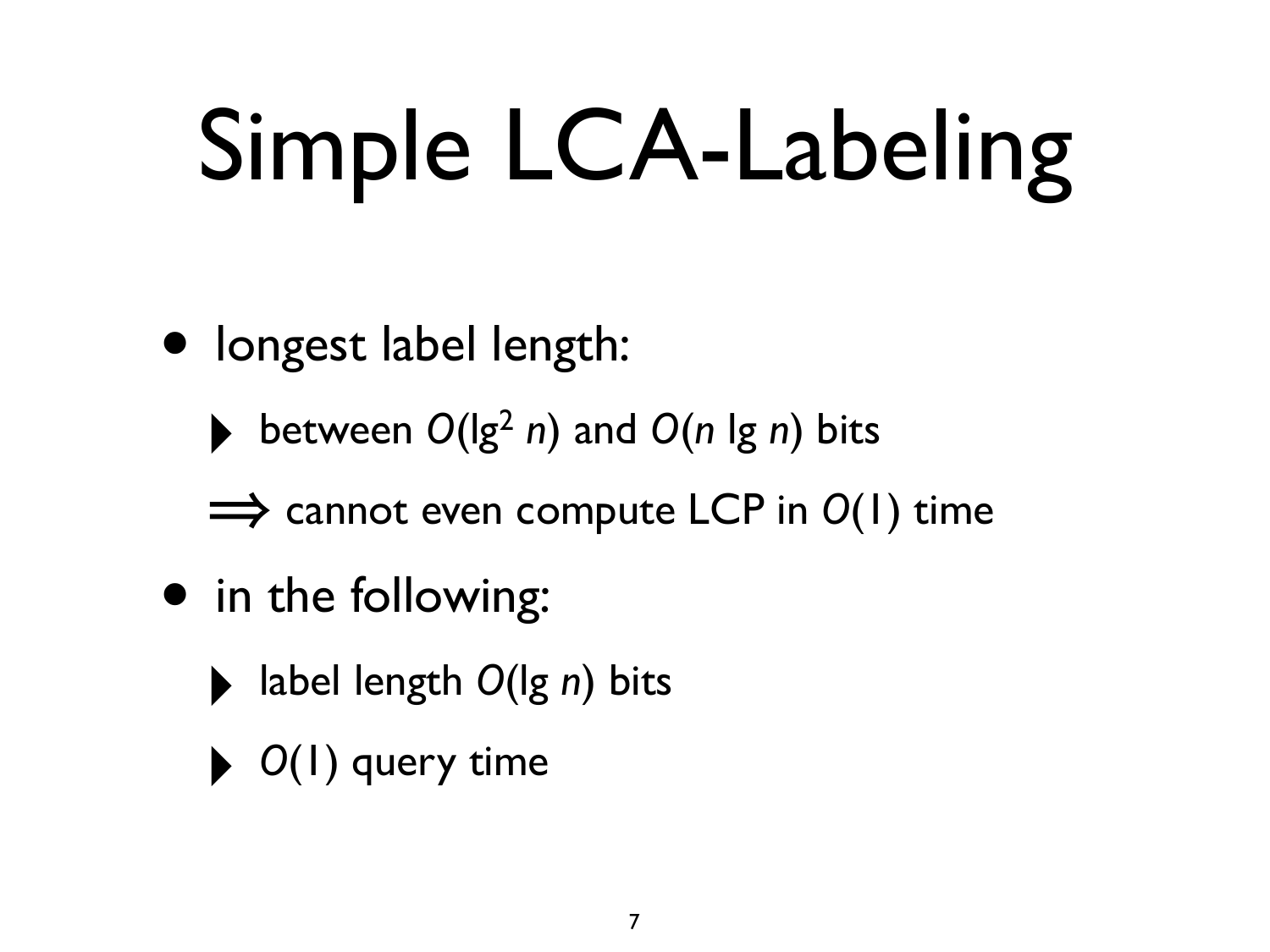### Definitions

- node *v*:
	- $\rightarrow$  *p*(*v*) = parent of *v*
	- $\bullet$  *c(v)* = set of *v*'s children
	- $\triangleright$  size(*v*)= #nodes in *v*'s subtree  $T_v$
- **heavy** nodes:
	- having largest subtree among its siblings
	- *u* heavy if *size*(*u*) = max{*size*(*w*) :  $w \in c(p(u))$ }
	- ‣ take arbitrary child if max not unique
- all other nodes: **light** (incl. root)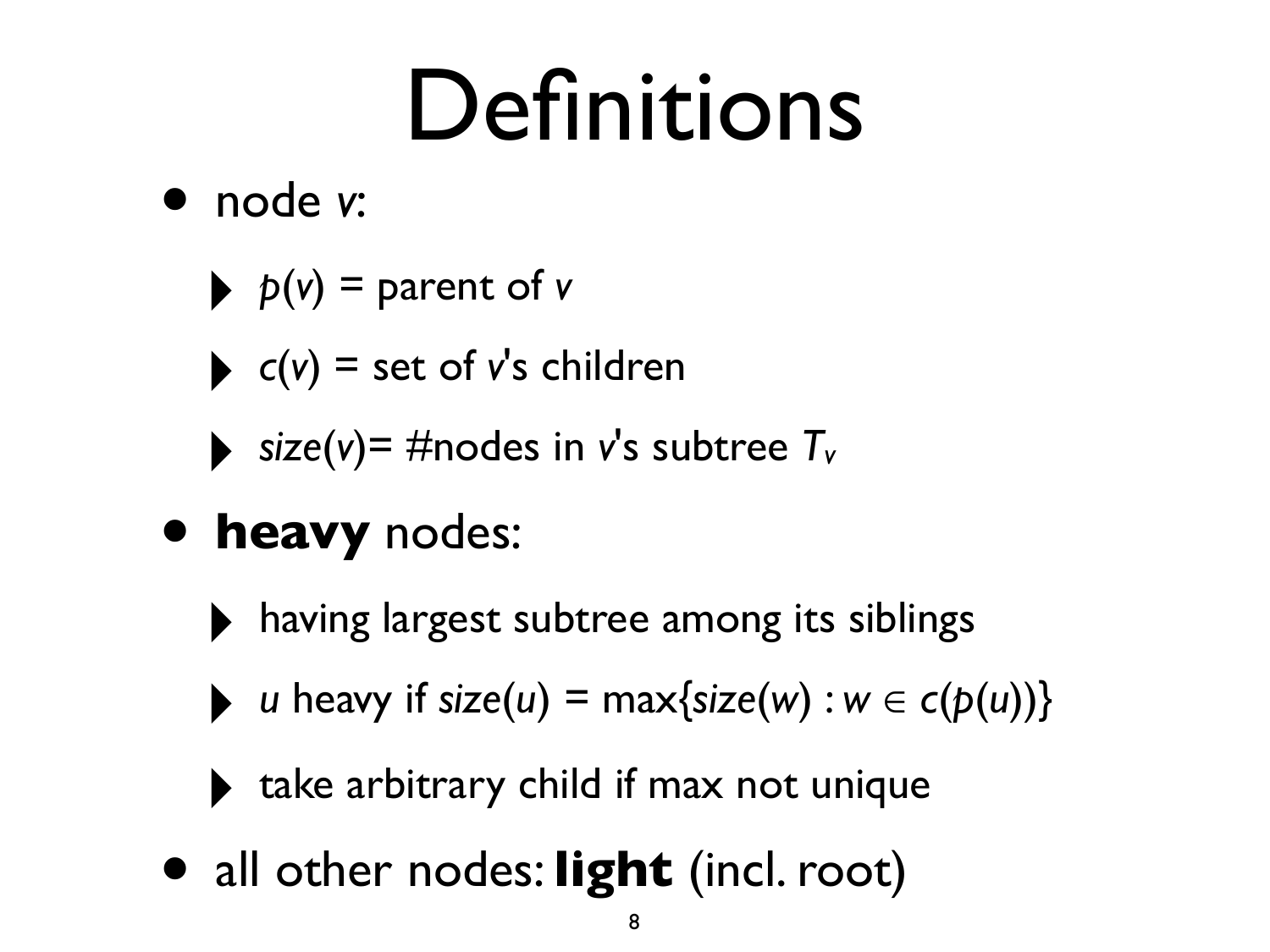## Heavy Paths

- heavy nodes divide *T* into **heavy paths**:
	- ‣ from light node follow heavy nodes
	- ‣ continue recursively

#### ‣ **heavy path decomposition**

- ⟨*v*1,*v*2,...,*vk*⟩ heavy path
	- $\triangleright$   $v_1 = a(v_i)$  is the **apex** of  $v_i$  for all *i*

#### • **light size** of v:

•  $Isize(v) = size(v) - size(w)$  if w is v's heavy child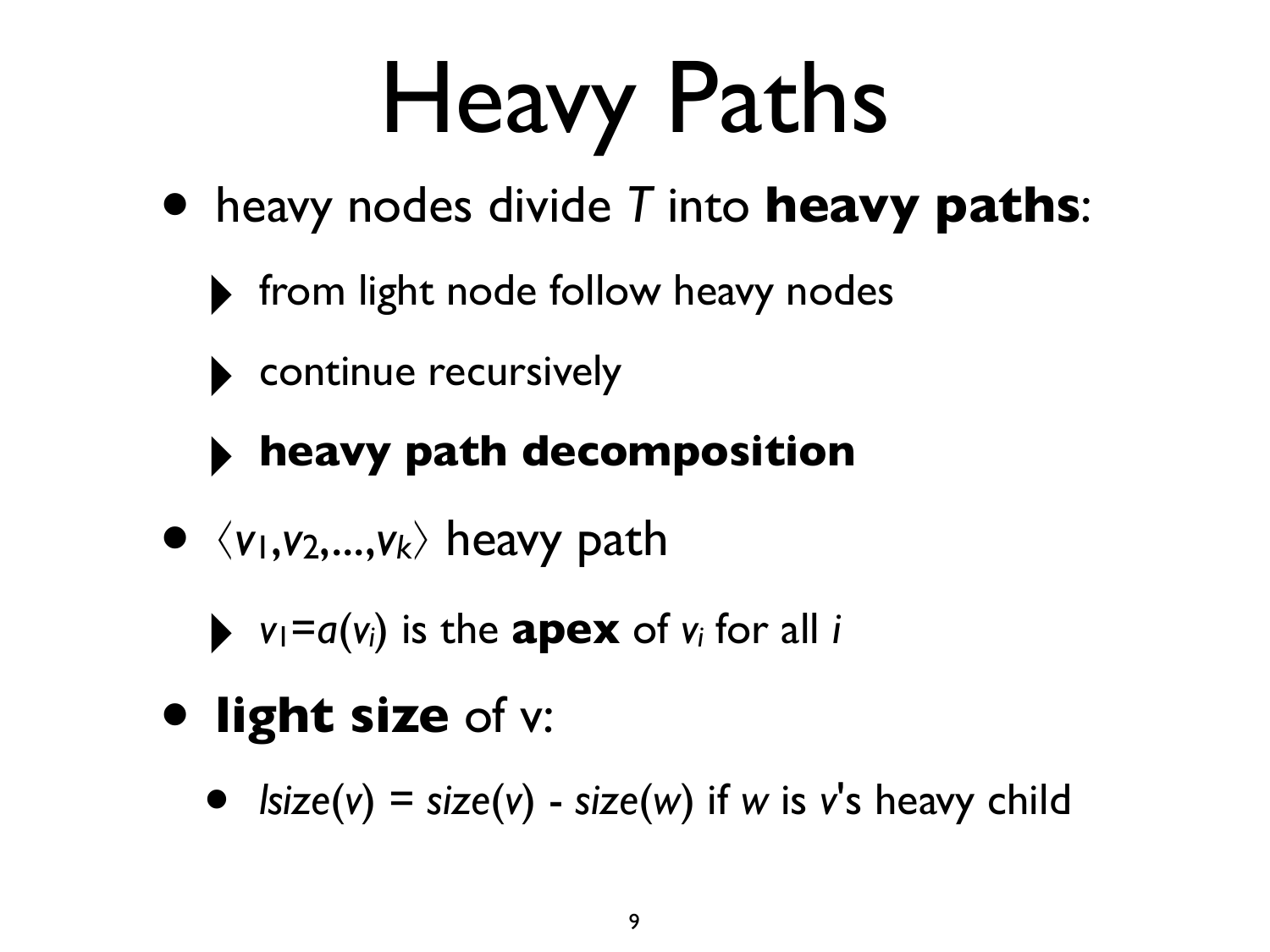### Labels

- **heavy label** *hl*(*v*)
	- ‣ to any node *<sup>v</sup>*
	- different for two nodes on one heavy path
	- can determine if  $i < j$  from  $v_i$ ,  $v_j$  on  $\langle v_1, v_2,...,v_k \rangle$
- **light label** *ll*(v):
	- ‣ only to light nodes *<sup>v</sup>*
	- different for nodes with same parent
- **label** *<sup>l</sup>*(v)=*l*(*p*(*a*(*v*)))⋅*ll*(*a*(*v*))⋅*hl*(*v*)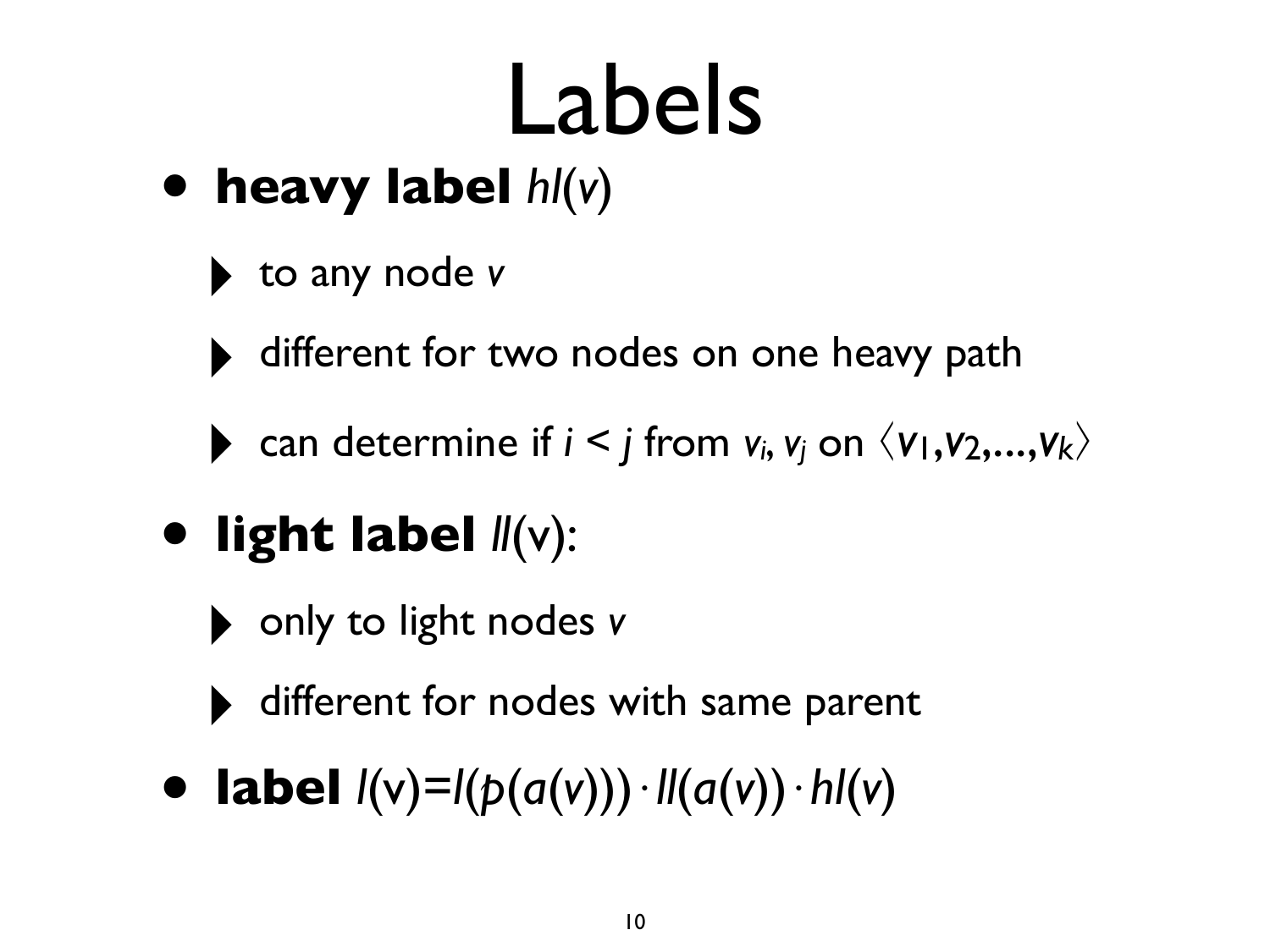# Answering LCA(*x*,*y*)

- compute LCP of *l*(*x*) and *l*(*y*)
- 2 cases
	- ‣ depending on whether **mismatch** occurs in hl or ll
	- ‣ need **helper label** (0 ≙ hl, 1 ≙ ll)
- see blackboard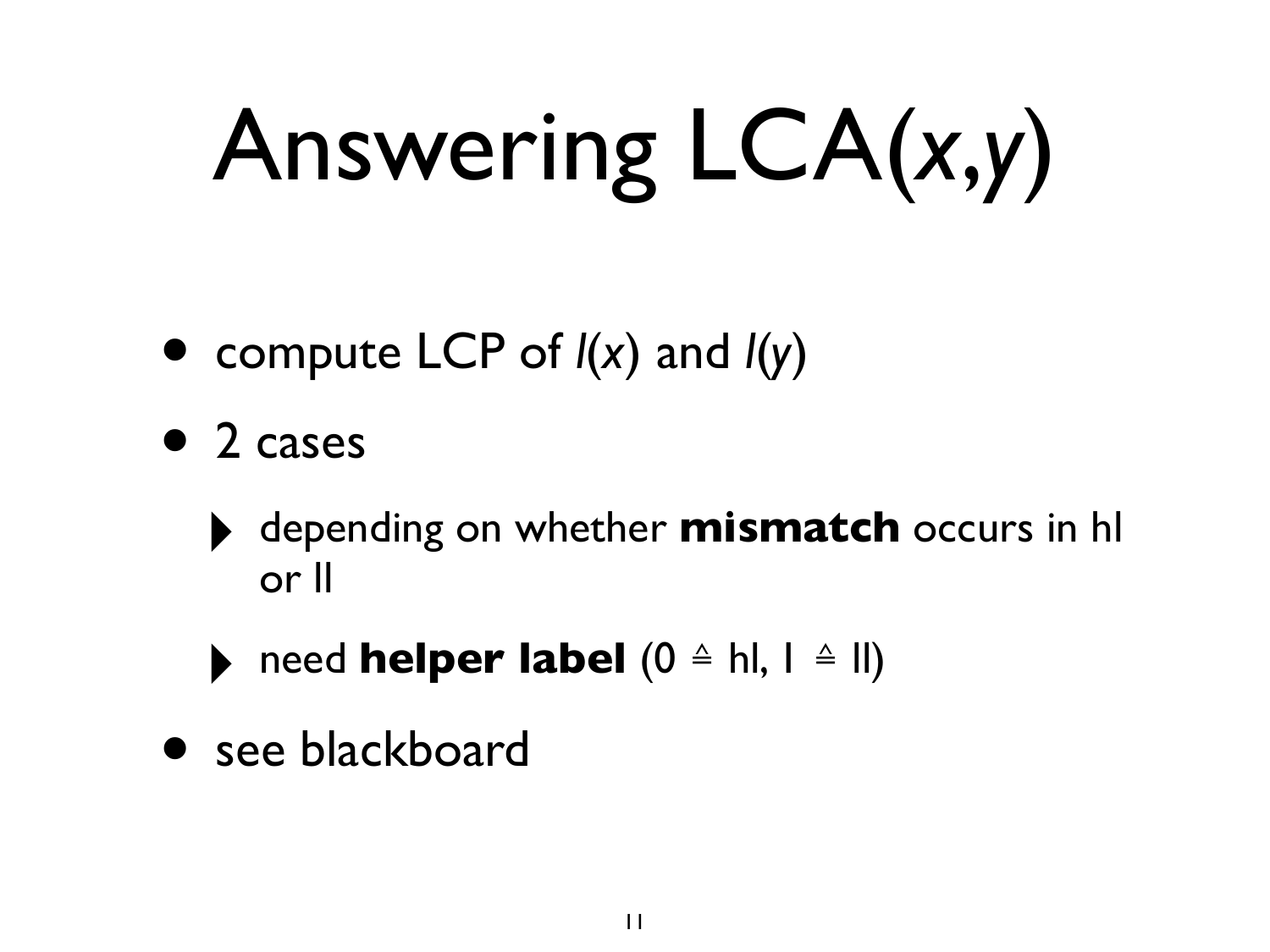# Analysis: Idea

• *hl*(*v*) **repeated** in all nodes below *v* apart from those below heavy child

㱺 *hl*(*v*) occurs *lsize*(*v*) times

- ⤳ use **shorter** heavy labels for **large lsizes**
- *ll*(*v*) occurs in all nodes below v
	- $\implies$ *ll***(***v***) occurs** *size***(***v***) times**
	- ⤳ use **shorter** light labels for **large subtrees**